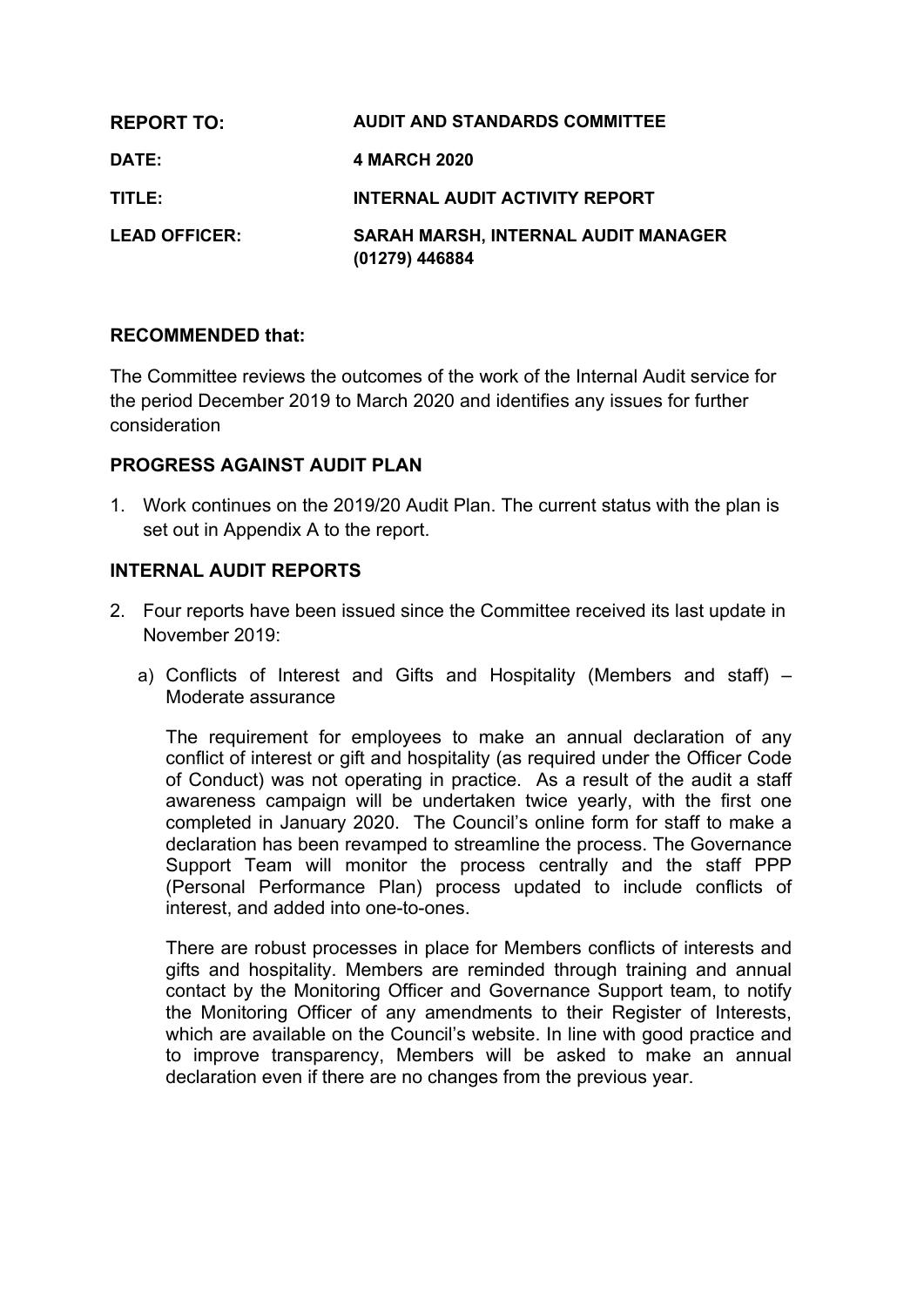b) Change & Patch Management – Substantial assurance

There are effective processes in place to ensure that user requested changes, application upgrades, PC and network device upgrades are properly managed and controlled.

The use of a software utility to roll-out any security upgrades has significantly improved the information about the desktops that do not have the latest security patch installed. A clear programme of application and device upgrades/updates is in place.

The areas that require to be improved are largely procedural and, in some cases, relate to formally documenting the processes that are undertaken. This included the change management procedure which is quite brief and stops at the point of the user authorising the change to proceed but does not include any of the IT actions to effect the change.

c) Cash Office - Substantial assurance

The cash handling and banking arrangements at the cash office in the Civic Centre are well managed and there are robust controls in place. Cash is accurately recorded, banked and reconciled.

Discrepancies in cash income banked are recorded and reviewed by Senior Managers every three months. To ensure cash up discrepancies are investigated promptly the spreadsheet used to detail unders and overs will be shared on a more frequent basis (e.g. monthly).

There are effective security controls in place to monitor and control access to the cash office, including 24 hour CCTV, a panic alarm system for cashiers, and restricted access to the cash office.

Income received is reconciled to the general ledger and bank statements, and differences are investigated and corrected.

d) Purchase cards - Moderate assurance

There has been some improvement since the previous audit as the number of receipts retained for purchases and approved transactions has significantly increased and all cardholders now have an approver.

The system of reviewing expenditure is still not providing the challenge required to ensure spending is legitimate and in the best interests of the Council but this is being addressed though the use of exception reporting. The audit also identified specific areas where savings could be made if officers make use of framework agreements or supplier contracts to obtain value for money, and this has been brought to their attention.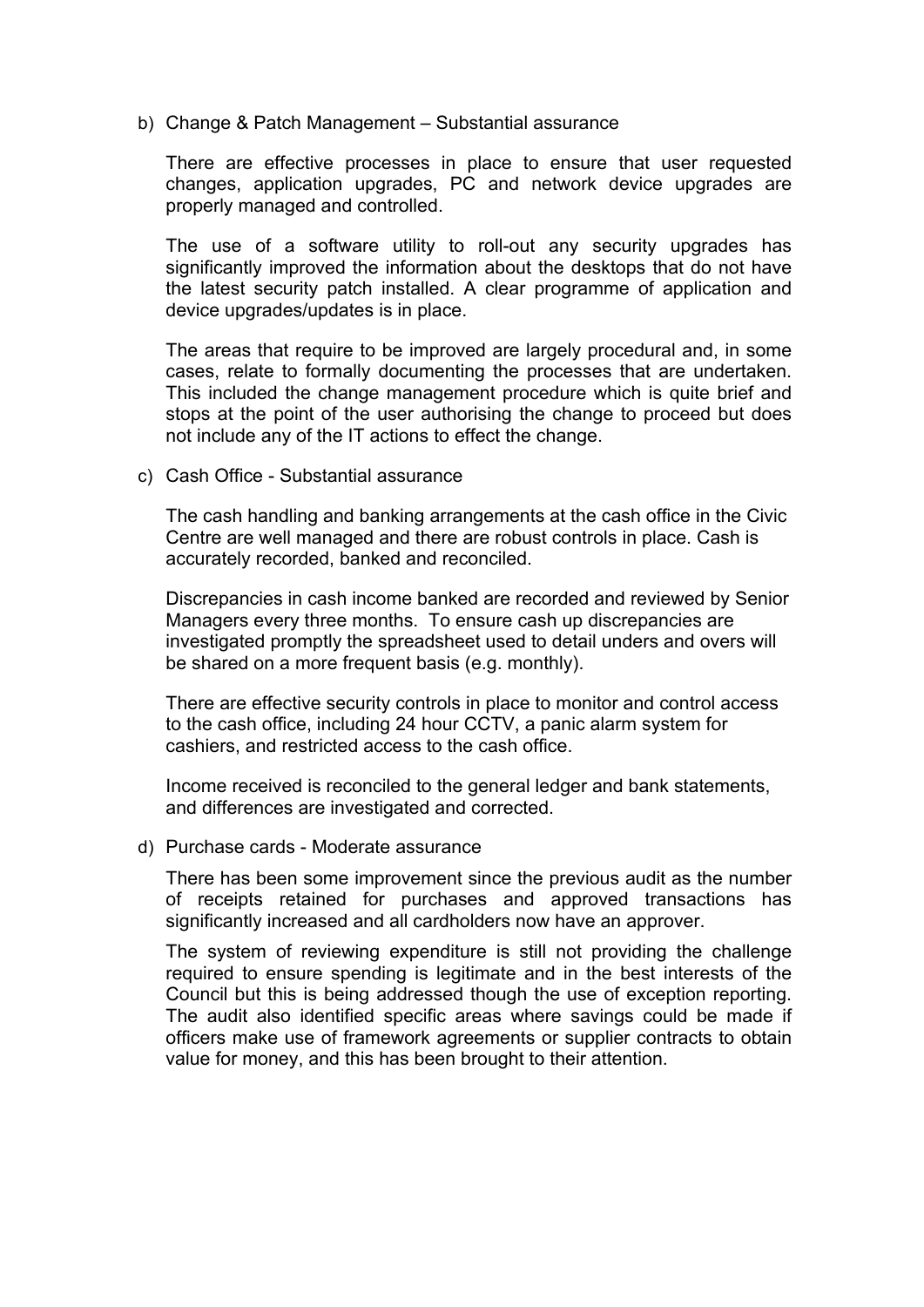### **ONGOING AUDIT WORK**

- 3. A number of assignments in the 2019/20 Audit Plan are intended to provide advice and guidance to the Council throughout the year on current issues. As these assignments will not normally result in a single, traditional audit report Internal Audit will summarise its output here for Councillors' information:
	- a) Information Governance: Internal Audit continues to sit on the Officer Information Governance Group (IGG), which is chaired by the Head of Governance. IGG ha developed an information governance framework to ensure the Council remains compliant with legislation as well as drive efficiencies by having a more co-ordinated approach.
	- b) National Fraud Initiative: The annual Electoral Roll to Council Tax data matching exercise was uploaded January 2020. Data matches have been released and are under review. Individual departments are responsible for reviewing their own matches, however, Internal Audit assist where requested.
	- c) Service Assurance Statements: Internal Audit is co-ordinating the process to ensure service assurance statements are completed by each Head of Service and their managers as part of year-end processes. The results of these will be analysed by Internal Audit, shared with the Corporate Governance Group and the results fed into the 2019/20 Annual Governance Statement which will be presented to the committee in June.

### **RECOMMENDATION TRACKER**

- 4. The Audit and Standards Committee receives details of all overdue recommendations, plus any high priority recommendations from final reports, regardless of whether they are overdue or not. There are currently no high priority recommendations on the tracker.
- 5. The current tracker, as set out in Appendix B to the report, contains 13 recommendations which have passed their due date. A comparison with previous periods is outlined in the table below: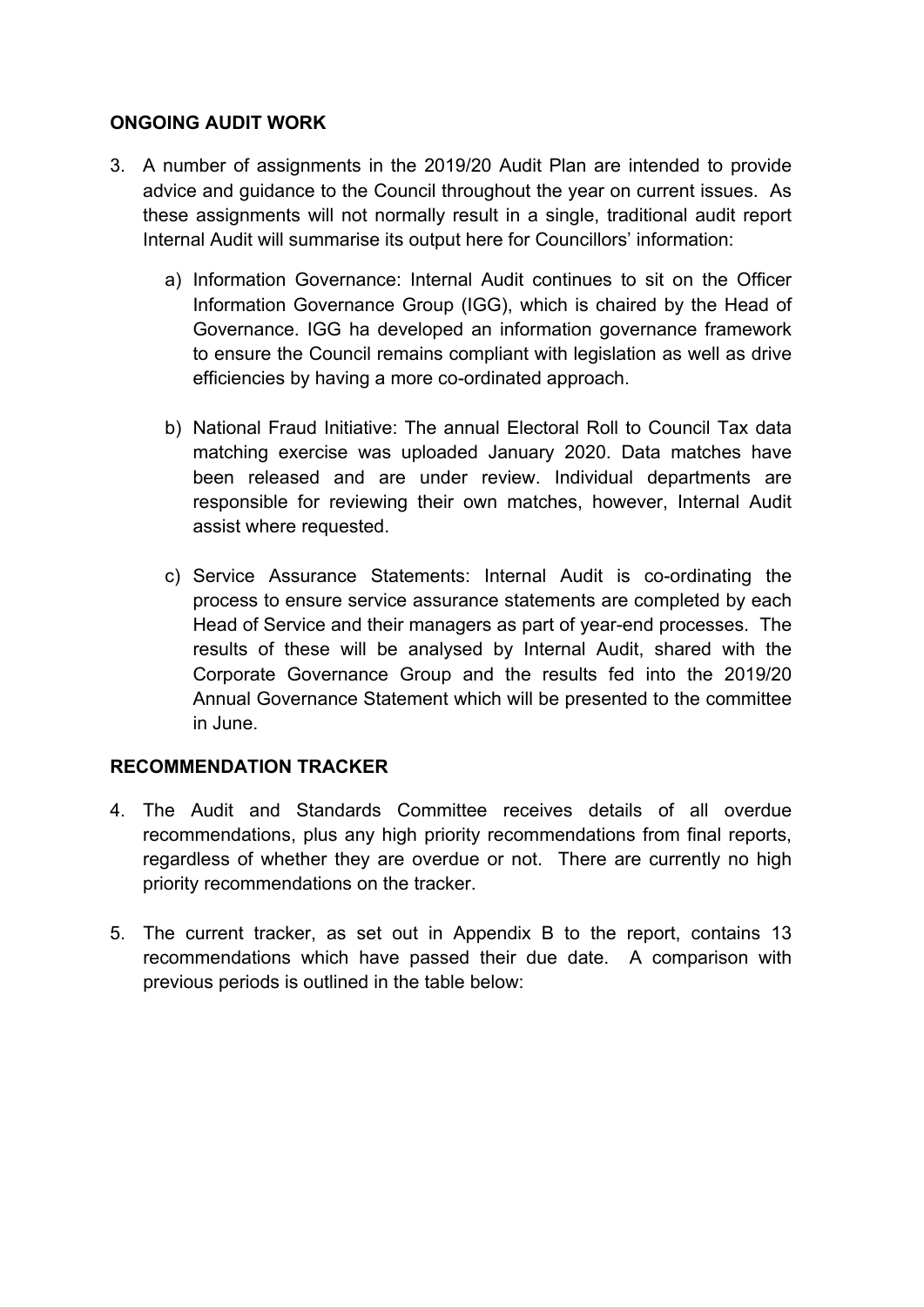## **Table 1 – Recommendations Tracker Comparison**

| <b>Recommendation Priority</b> | <b>Number</b><br>(as at<br><b>March</b><br>2020) | <b>Number</b><br>$\sqrt{a}$ s at Nov<br>2019 | <b>Number</b><br>(as at June ) (as at<br>2019) | <b>Number</b><br>March<br>2019 |
|--------------------------------|--------------------------------------------------|----------------------------------------------|------------------------------------------------|--------------------------------|
| High - not yet due             |                                                  |                                              |                                                |                                |
| High - passed due date         |                                                  |                                              |                                                |                                |
| Medium - passed due date       |                                                  | 13                                           | 5                                              |                                |
| Low - passed due date          |                                                  |                                              |                                                |                                |
| <b>TOTAL</b>                   | 19                                               |                                              |                                                |                                |

#### **PROGRESS AGAINST THE ANNUAL GOVERNANCE STATEMENT**

- 6. In June 2019, the Audit and Standards Committee approved the Annual Governance Statement (AGS) which accompanies the Council's Statement of Accounts.
- 7. The Corporate Governance Group (made up of the Head of Finance, Head of Governance, and representatives from Legal, Insurance and Risk, Policy and Performance and Internal Audit) continues to monitor the actions set out in the AGS on a regular basis, being a standing agenda item. The table below sets out the current position against the action plan:

### **Table 2 – Position against action plan**

| Key improvement area                                                                                                                                                                                   | Action to be taken in<br>2019/20                                                                                                                                                                                                                                                                   | <b>Progress at March</b><br>2020                                                                                                                                                                                 |
|--------------------------------------------------------------------------------------------------------------------------------------------------------------------------------------------------------|----------------------------------------------------------------------------------------------------------------------------------------------------------------------------------------------------------------------------------------------------------------------------------------------------|------------------------------------------------------------------------------------------------------------------------------------------------------------------------------------------------------------------|
| 1. Harlow Trading<br><b>Services (HTS) Group:</b><br>With the expansion of<br>the HTS Group, and the<br>potential for further<br>entities, governance<br>arrangements need to be<br>kept under review. | Review the robustness of<br>governance arrangements,<br>including the role of the<br><b>Shareholders Sub</b><br>Committee to ensure it is<br>adequately carrying out the<br>shareholder functions on<br>behalf of the Council and to<br>avoid both officer and<br>member conflict of<br>interests. | The Shareholder Sub<br>Committee will in due<br>course be receiving a<br>report on the creation<br>of HTS (Housing and<br>Regeneration)<br>Company.                                                              |
| 2. Brexit: If there is a 'no<br>deal' Brexit then this may<br>impair the Council's<br>strategic aims and<br>objectives.                                                                                | The implications are being<br>regularly monitored by<br><b>SMB. The Council liaises</b><br>with the Local Resilience<br>Forum Lead and with the<br>East of England LGA on<br>Brexit related operational<br>issues and community<br>impact. In turn both these<br>organisations liaise with         | The Head of Finance<br>has been designated<br>as the Council's<br>'Brexit' lead to work<br>with central<br>government.<br>Consequences of the<br>recent exit from the<br>European Union is<br>being monitored by |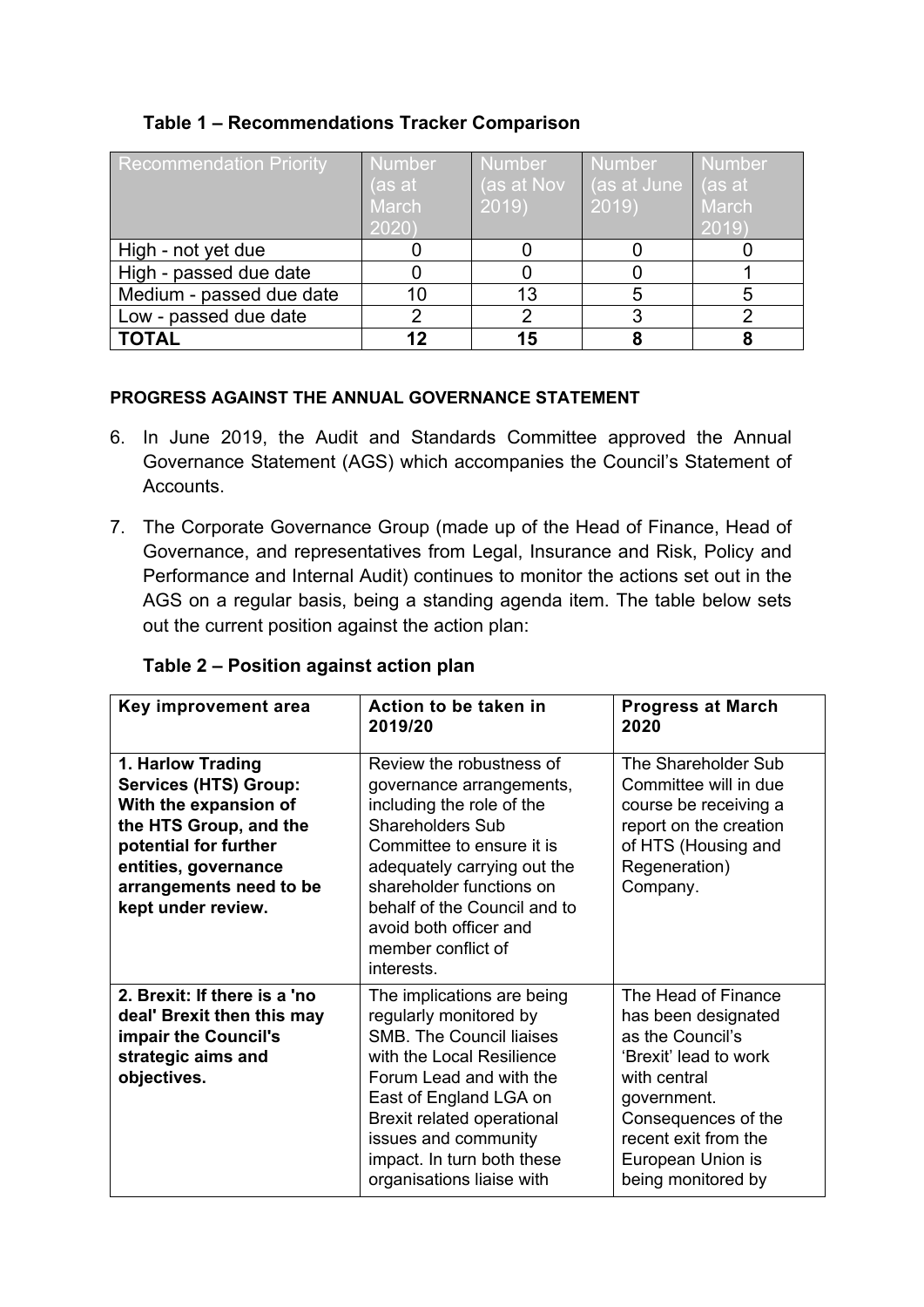| Key improvement area                                                                                                                                                                                                                | Action to be taken in<br>2019/20                                                                                                                                                                                                                                                                                                                                                                                                                                                                                                                                                                                                                                                                                      | <b>Progress at March</b><br>2020 |
|-------------------------------------------------------------------------------------------------------------------------------------------------------------------------------------------------------------------------------------|-----------------------------------------------------------------------------------------------------------------------------------------------------------------------------------------------------------------------------------------------------------------------------------------------------------------------------------------------------------------------------------------------------------------------------------------------------------------------------------------------------------------------------------------------------------------------------------------------------------------------------------------------------------------------------------------------------------------------|----------------------------------|
|                                                                                                                                                                                                                                     | MHCLG.                                                                                                                                                                                                                                                                                                                                                                                                                                                                                                                                                                                                                                                                                                                | SMB.                             |
|                                                                                                                                                                                                                                     | <b>Common theme from the Service Assurance Statements were:</b>                                                                                                                                                                                                                                                                                                                                                                                                                                                                                                                                                                                                                                                       |                                  |
| 3. Operational risk<br>management: Recording<br>of key operational risks<br>could be improved to<br>ensure they feed into the<br>corporate risk<br>management process<br>and for better<br>identification of<br>interrelated risks. | This will be addressed<br>A fundamental review<br>through the roll out of the<br>of risk management<br>new risk strategy, review<br>processes within the<br>of the Council's risk<br>Council, including<br>work around risk<br>appetite and assessment of<br>the Council's risk maturity<br>maturity and risk<br>which will allow<br>appetite is<br>progressing well.<br>benchmarking of risk<br>Workshops are taking<br>management within the<br>Council against best<br>place to enable<br>practice and establish how<br>services to align their<br>service plans and<br>well risk management as a<br>discipline is embedded and<br>risks to their<br>integrated.<br>objectives and those<br>in the corporate plan. |                                  |

### **IMPLICATIONS**

**Environment and Planning (includes Sustainability)** None specific.

**Author: Andrew Bramidge, Head of Environment and Planning**

### **Finance (includes ICT)**

It is important that the organisation responds to and implements the recommendations flowing from the internal audit process in order to protect and improve the overall internal control environment of the Council.

**Author: Simon Freeman, Head of Finance**

**Housing** None specific. **Author: Andrew Murray, Head of Housing**